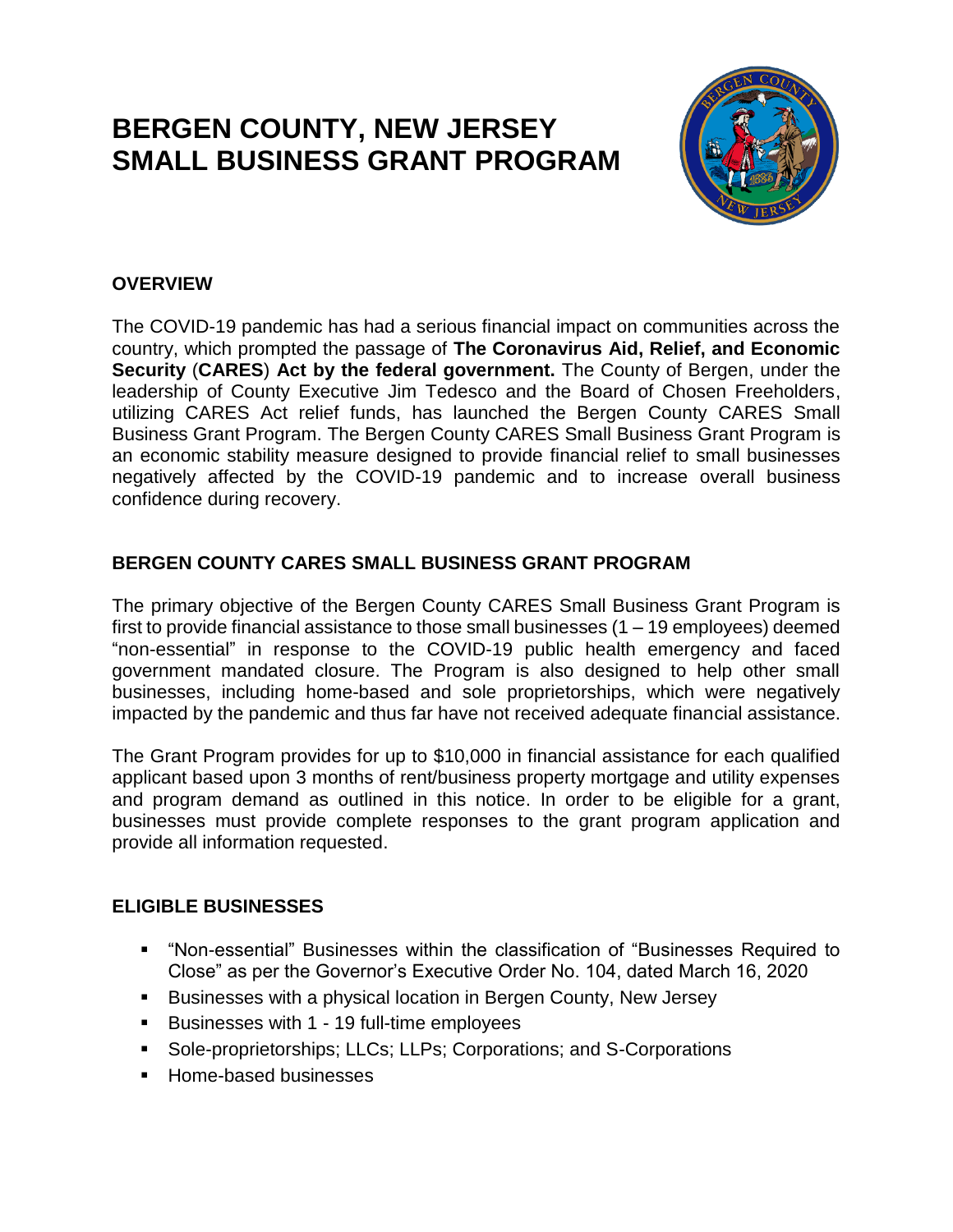#### **GRANT PROGRAM CRITERIA**

- 1 19 full-time employees
- Businesses must provide evidence that they are a valid operating business in the State of New Jersey (i.e. Certificate of Formation or Incorporation, latest corporate tax returns, sales tax returns and/or payroll tax returns).
- **Priority will first be given to businesses who have not received any Federal grant** assistance, New Jersey Economic Development Authority grants or US Small Business Administration grant or other grant assistance
- An Affidavit stating company has not received any Federal, State or other funding **or** Federal/State documents showing date and monetary amount of all received assistance
- Businesses must have been open and operating on March 1, 2020
- **EXEL SE IN SET SET IS A SET IS EXET** FOSSES FUSINESS **EXECUTE:** Business FUSINESS property mortgage and utility payments through March 1<sup>st</sup>. If applicant is unable to provide this information, a written statement from third party payees will be required.
- County employees and elected officials, as well as their immediate families, are not eligible
- Bergen County may amend, modify or clarify elements of the requirements of the grant, as necessary, due to changes in CARES act guidelines

### **ELIGIBLE EXPENSES**

Eligible expenses include the payment of below for March, April and May 2020

- ✓ Rent
- $\checkmark$  Business property mortgage
- ✓ Utilities

### **ADMINISTRATION**

The following outlines basic operational materials and policies. These guidelines are subject to change in order to meet federal or state regulations:

- An electronic application form will be available on (BergenCountyCARES.org pending availability)
- **The County of Bergen/Division of Economic Development will partner with an** accredited financial institution to review applications in the order in which they are received
- As the demand for the grant monies may exceed the total available funding, these funds will be distributed on a first-come, first-served basis upon the date and time